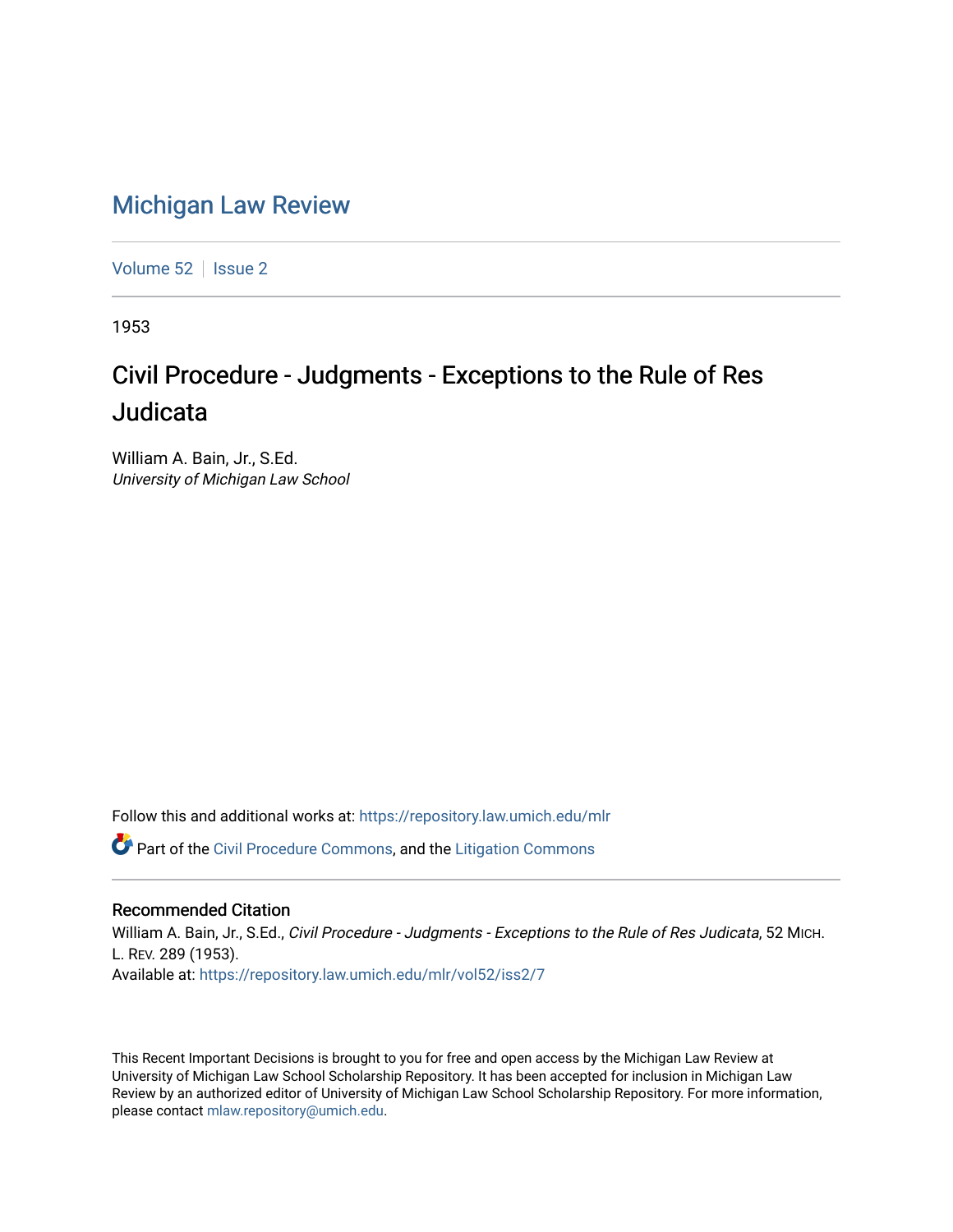## RECENT DECISIONS

CIVIL PROCEDURE - JUDGMENTS - EXCEPTIONS TO THE RULE OF RES JunICATA-A land contract provided for a conveyance to Pearson from Adams and his wife. The wife was not a party *to* the contract and refused *to* execute the deed. Pearson sought specific performance requesting relief of a type not then available in Illinois**1** and when asked if he would accept a deed from Adams alone, he refused. The action was dismissed. Adams then brought this action in ejectment and Pearson counterclaimed requesting a deed executed by Adams alone. The trial court found that the judgment in the previous action was res judicata as to the counterclaim. On appeal, *held,* reversed. The equities in favor of Pearson so far outweighed the basic policies of res judicata that the counterclaim was not barred. *Adams v. Pearson*, 411 Ill. 431, 104 N.E. (2d) 267 (1952).

Res judicata is grounded in the dual policies of protecting the defendant from harassment and the public from multiplicity of litigation.**2** The effect of the doctrine is a conclusive determination of all matters in issue or which should have been in issue.**3** Theoretically this should be the result whenever a subsequent suit involves the same cause of action and the same parties, but such is not always the case. A finding that more than one cause of action arose from a particular set of facts is a simple but effective method of avoiding the bar.**4** This technique has been employed where separate rights were found to exist under different statutes,<sup>5</sup> or under a statute and the common law.<sup>6</sup> However, more recent authority would appear to cast some doubt on the validity of this approach at least insofar as separate statutory rights are concerned.7 An equally simple method is a finding that the prior action involved the election of a nonexistent remedy.**8** The most widely employed method is based on the failure to

<sup>1</sup>**Valuation of inchoate dower right and abatement of the purchase price; or payment of value of dower to the wife with a deed executed free from the interest; or indemnity against the contingency that the dower might vest. Pearson v. Adams, 394 ill. 391, 68 N.E. (2d) 777 (1946). The remedies have been allowed in other jurisdictions. 46 A.L.R. 748 (1927); 148 A.L.R. 292 (1944).** 

**2Wulfjen v. Dolton, 24 Cal. (2d) 891, 151 P. (2d) 846 (1944).** 

**3 Baltimore Trust Co. v. Norton Coal Mining Co., (D.C. Ky. 1939) 25 F. Supp. 968.** 

**4Troxell v. Delaware, L. & W.R. Co., 227 U.S. 434, 33 S.Ct. 274 (1913).** 

**5 Ibid.** 

**6 Smith v. Lykes Brothers-Ripley S.S. Co., (5th Cir. 1939) 105 F. (2d) 604.** 

**7 The meaning of cause of action has expanded to include the theories of action. Williamson v. Columbia Gas and Electric Corp., (3d Cir. 1950) 186 F. (2d) 464. Also see Hurn v. Oursler, 289 U.S. 238, 53 S.Ct. 586 (1933). It appears that separate actions will be allowed in cases where they are for wrongful death and personal injuries due to the same accident. Chamberlain v. Mo.-Ark. Coach Lines, Inc., 354 Mo. 461, 189 S.W. (2d) 538 (1945). Annotation, 161 A.L.R. 208 (1946). Where it concerns separate actions for injury to person and to property, the majority rule is that there is one cause of action. 64 A.L.R. 663 (1929); 127 A.L.R. 1081 (1940).**

**SNorwood v. McDonald, 142 Ohio St. 299, 52 N.E. (2d) 67 (1943); Missildine v. Miller, 231 Iowa 371, 1 N.W. (2d) 110 (1941).**